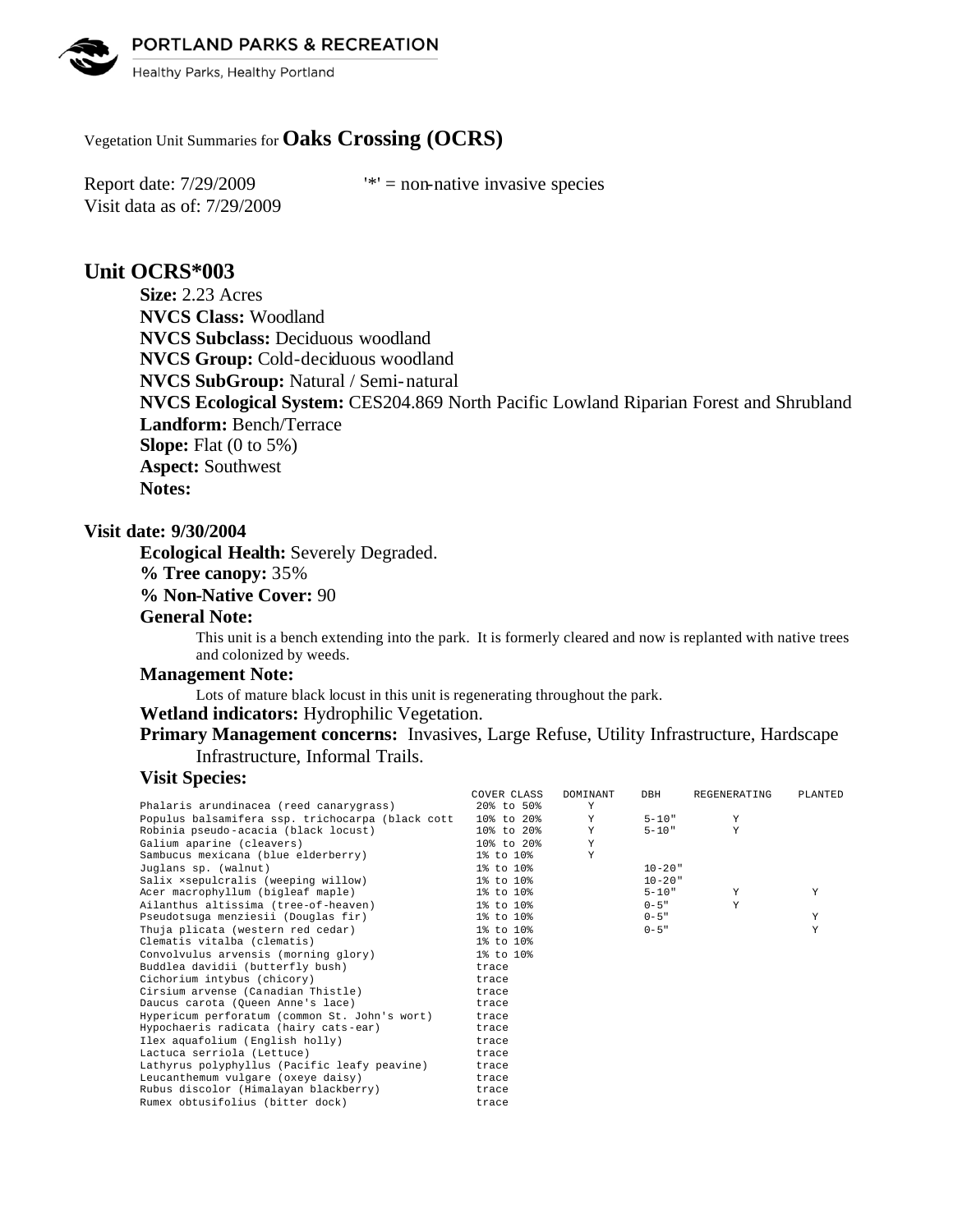# **Unit OCRS\*004**

**Size:** 2.3 Acres **NVCS Class:** Forest **NVCS Subclass:** Deciduous forest **NVCS Group:** Cold-deciduous forest **NVCS SubGroup:** Natural / Semi-natural **NVCS Ecological System:** CES204.869 North Pacific Lowland Riparian Forest and Shrubland **Landform:** Bench/Terrace **Slope:** Gentle (5 to 10%) **Aspect:** West **Notes:** 

## **Visit date: 9/30/2004**

**Ecological Health:** Fair. **% Tree canopy:** 60% **% Non-Native Cover:** 65 **General Note:**

Unit is a series of small terraces surrounding seasonal wetland ponds gently sloping west.

### **Management Note:**

There are several large specimens of invasive trees in this unit.

### **Eco Note:**

A giant transmission tower is in the middle of this unit.

**Wetland indicators:** Hydrophilic Vegetation, Silt.

**Primary Management concerns:** Invasives, Litter, Large Refuse, Utility Infrastructure. **Visit Species:** 

|                                                  | COVER CLASS | DOMINANT  | DBH         | REGENERATING | PLANTED |
|--------------------------------------------------|-------------|-----------|-------------|--------------|---------|
| Populus balsamifera ssp. trichocarpa (black cott | 20% to 50%  | Y         | $20 - 30$ " | Y            |         |
| Phalaris arundinacea (reed canarygrass)          | 20% to 50%  | Y         |             |              |         |
| Galium aparine (cleavers)                        | 10% to 20%  |           |             |              |         |
| Sambucus mexicana (blue elderberry)              | 1% to 10%   | Y         |             |              | Υ       |
| Fraxinus latifolia (Oregon ash)                  | 1% to 10%   |           | $0 - 5$ "   | Y            | Y       |
| Robinia pseudo-acacia (black locust)             | 1% to 10%   |           | $0 - 5$ "   | Y            |         |
| Bidens frondosa (devil's leafy beggarticks)      |             | 1% to 10% |             |              |         |
| Clematis vitalba (clematis)                      | 1% to 10%   |           |             |              |         |
| Convolvulus arvensis (morning glory)             | 1% to 10%   |           |             |              |         |
| Oenanthe sarmentosa (Pacific water-parsely)      |             | 1% to 10% |             |              |         |
| Solanum dulcamara (bittersweet nightshade)       | 1% to 10%   |           |             |              |         |
| Spiraea douglasii (Douglas' spiraea)             | 1% to 10%   |           |             |              |         |
| Quercus garryana (Oregon white oak)              | trace       |           | $10 - 20$ " |              |         |
| Acer platanoides (Norway maple)                  | trace       |           | $0 - 5$ "   | Y            |         |
| Prunus avium (sweet pie cherry)                  | trace       |           | $0 - 5$ "   | Y            |         |
| Alliaria petiolata (garlic mustard)              | trace       |           |             |              |         |
| Buddlea davidii (butterfly bush)                 | trace       |           |             |              |         |
| Hedera helix (English ivy)                       | trace       |           |             |              |         |
| Lapsana communis (common nipplewort)             | trace       |           |             |              |         |
| Rubus discolor (Himalayan blackberry)            | trace       |           |             |              |         |
| Rumex obtusifolius (bitter dock)                 | trace       |           |             |              |         |

# **Unit OCRS\*005**

**Size:** 1.46 Acres **NVCS Class:** Woodland **NVCS Subclass:** Deciduous woodland **NVCS Group:** Cold-deciduous woodland **NVCS SubGroup:** Natural / Semi-natural